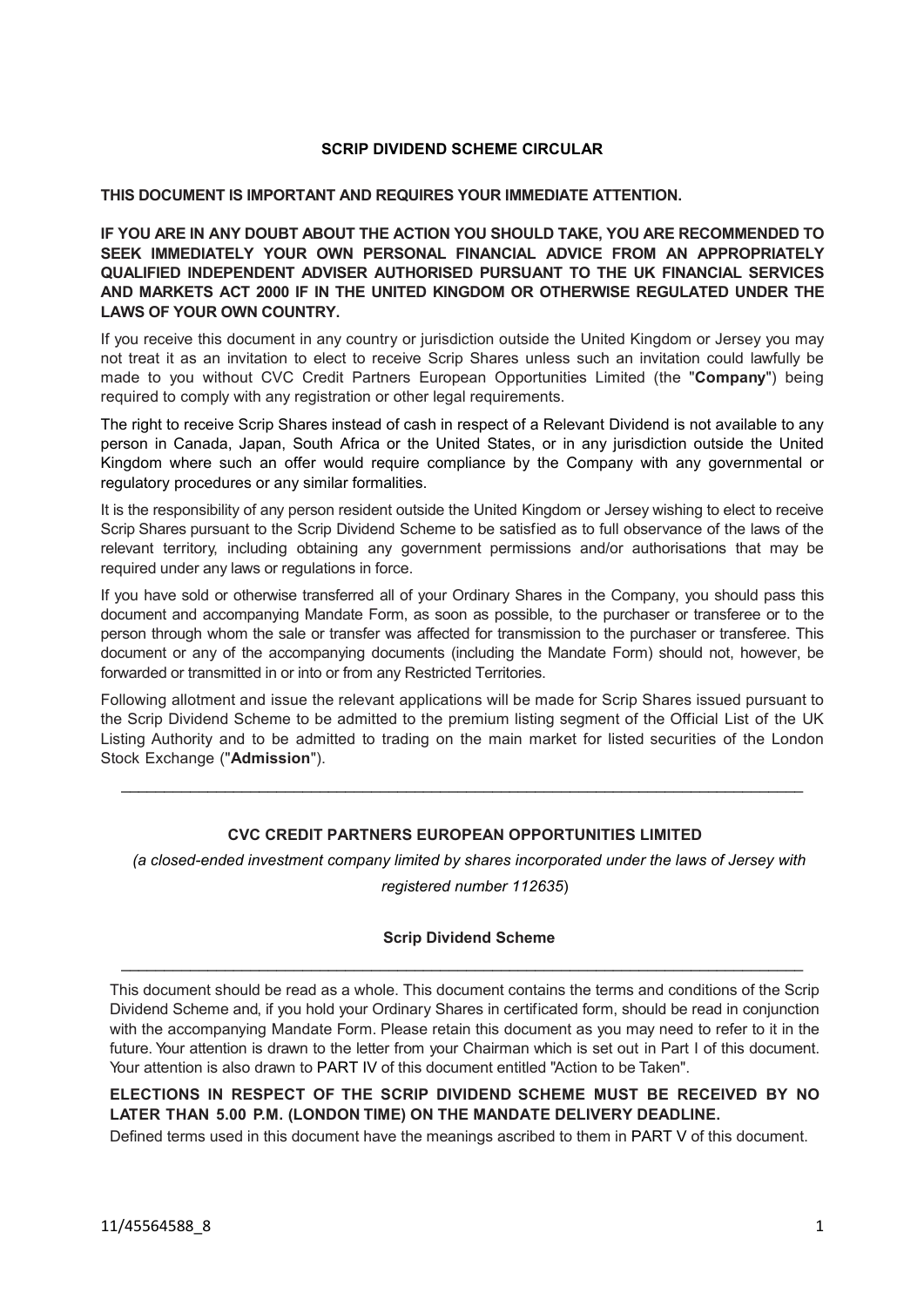# If you wish to receive dividends on your Ordinary Shares in cash, you do not need to take any **action and may disregard this document.**

The operation of the Scrip Dividend Scheme is always subject to the Directors' power to suspend or terminate the Scrip Dividend Scheme generally or in respect of any Relevant Dividend at any time prior to the allotment of the Scrip Shares in relation to the Relevant Dividend. If the Directors suspend or terminate the Scrip Dividend Scheme Shareholders will receive their dividend in cash in the usual way, on or as soon as reasonably practicable after the Relevant Dividend Payment Date.

The Company is regulated by the Jersey Financial Services Commission.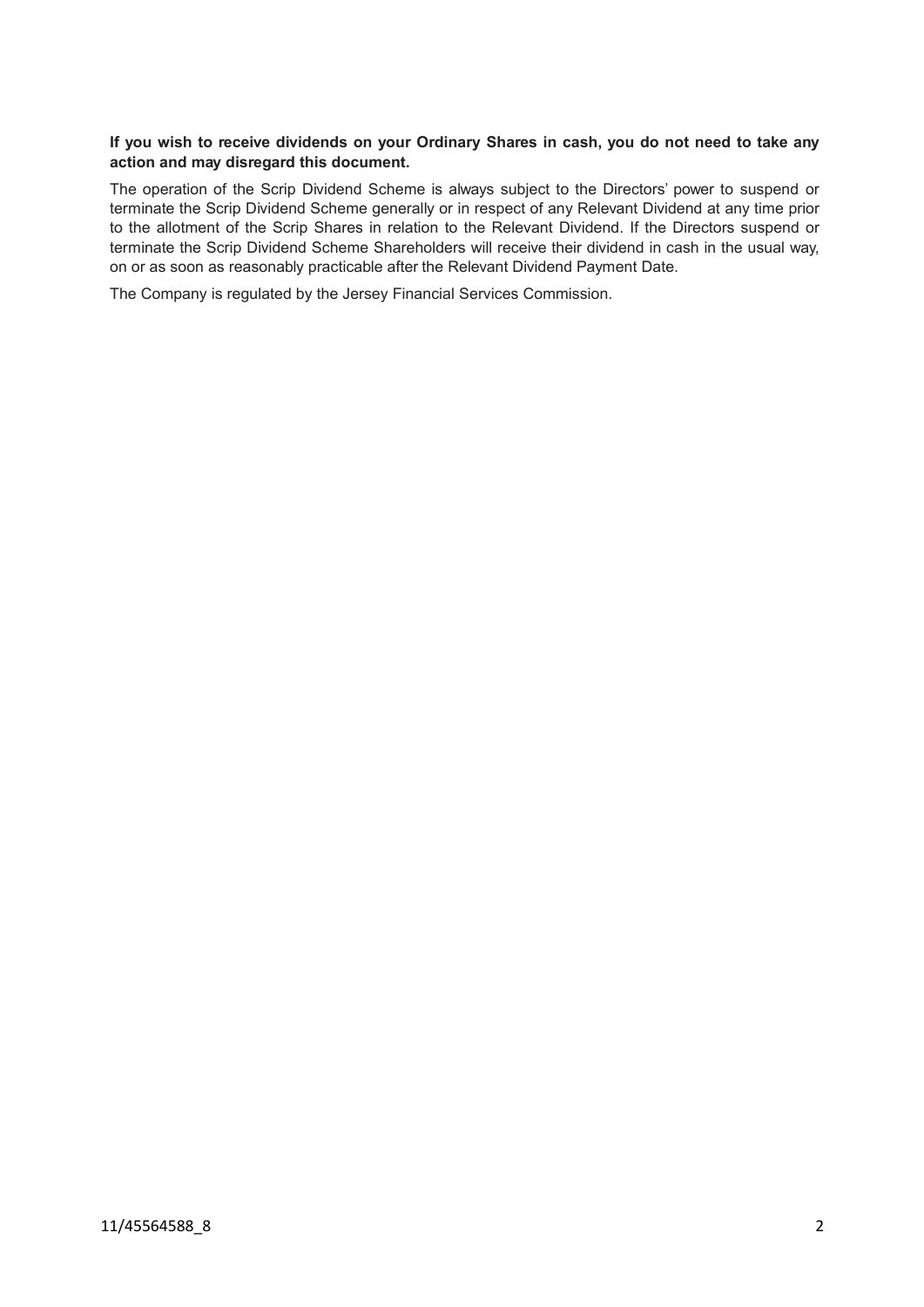# **CONTENTS**

| <b>PART I</b>   | LETTER FROM THE CHAIRMAN     | PAGE 4  |
|-----------------|------------------------------|---------|
| <b>PART II</b>  | <b>SCRIP DIVIDEND SCHEME</b> | PAGE 6  |
| <b>PART III</b> | <b>ILLUSTRATIVE EXAMPLE</b>  | PAGE 14 |
| <b>PART IV</b>  | ACTION TO BE TAKEN           | PAGE 15 |
| <b>PART V</b>   | <b>DEFINITIONS</b>           | PAGE 17 |
|                 |                              |         |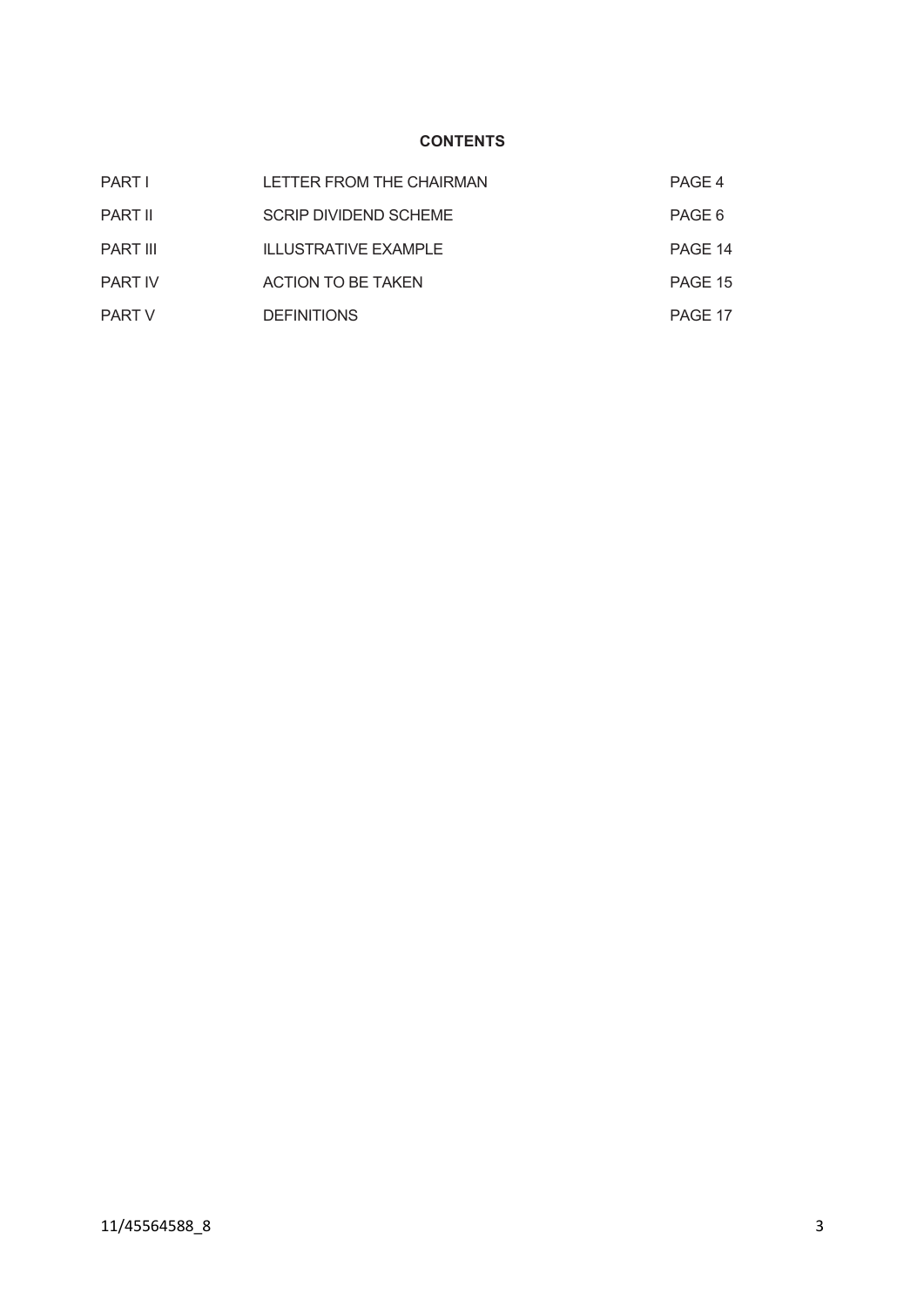# <span id="page-3-0"></span>**PART I**

## **CVC Credit Partners European Opportunities Limited**

 *(a closed-ended investment company limited by shares incorporated under the laws of Jersey with registered number 112635)*

## **LETTER FROM THE CHAIRMAN**

*Directors:* 

Richard Michael Boléat (Chairman) Mark Richard Tucker David Alan Wood

*Registered Office*:

IFC 1 The Esplanade St Helier Jersey  $JF1$  4BP

24 October 2017

*To the Shareholders* Dear Sir or Madam

### **Introduction**

The Company has today announced its intention to offer Shareholders the opportunity to participate in the Scrip Dividend Scheme and the purpose of this document is to set out the key elements of that scheme. It is the Board's intention that, if a Shareholder elects to participate in the Scrip Dividend Scheme, then such Shareholder will receive new Ordinary Shares instead of a cash dividend ("**Scrip Shares**") in relation to each dividend declared by the Company (a "**Relevant Dividend**"). Shareholders who do not elect to participate in the Scrip Dividend Scheme will receive all future dividends in cash.

## **Effect on Shareholders**

The Scrip Dividend Scheme is designed so that it may be advantageous for Shareholders resident in the United Kingdom and Jersey and enables Shareholders who wish to receive fully paid Scrip Shares (being new Euro Shares and/or Sterling Shares) instead of cash to increase their holdings in a simple manner and without incurring dealing costs. Part II of this document contains an overview of the UK and Jersey tax considerations for investors considering participating in the Scrip Dividend Scheme. The tax consequences for each Shareholder of electing for Scrip Shares in lieu of a cash dividend may depend on the Shareholder's own tax position and on the relevant laws of any jurisdiction to which the Shareholder is subject. Therefore Shareholders are strongly advised to read Part II of this document carefully and, if they are in any doubt about their tax position, should consult their professional adviser before electing to participate in the Scrip Dividend Scheme.

## **Entitlement**

The price at which each Relevant Dividend will be converted into Scrip Shares (the "**Scrip Reference Price**") will be announced by the Company via a Regulatory Information Service and made available on the Company's website (www.ccpeol.com). An eligible Shareholder's entitlement to Scrip Shares for a Relevant Dividend will be calculated by taking the amount of cash dividend to which the Shareholder is entitled (i.e. the number of Ordinary Shares of a class held by the Shareholder at the Relevant Record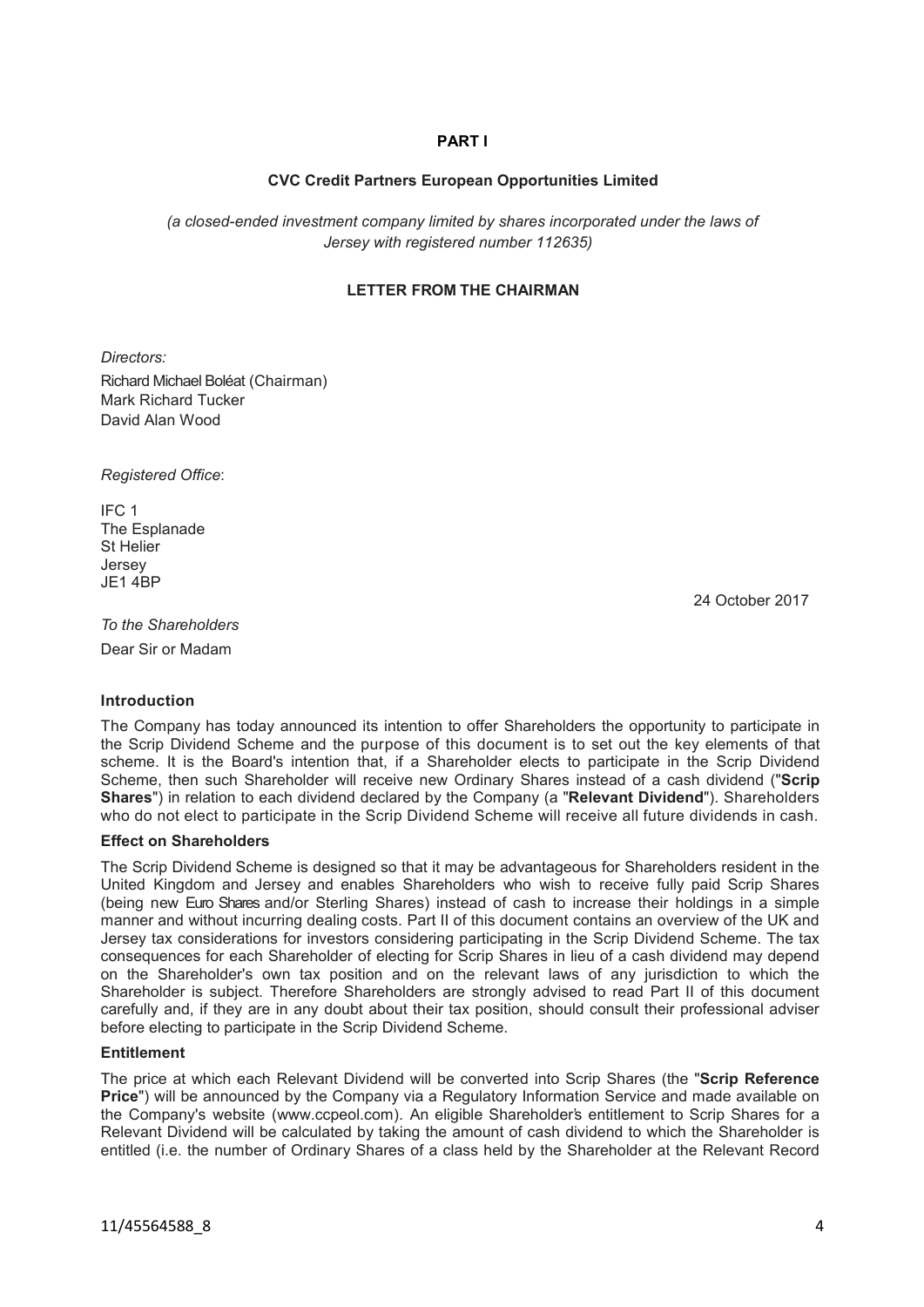Date for that Relevant Dividend multiplied by the cash value of that dividend per Ordinary Share) and dividing it by the relevant Scrip Reference Price. Further details regarding the calculation of an eligible Shareholder's entitlement to Scrip Shares are contained in Part II of this document, and an illustrative worked example is contained in Part III of this document.

No fractions of Scrip Shares will be allotted and a Shareholder's entitlement to Scrip Shares will be rounded down to the nearest whole number, with the value of any fractions arising on the rounding down of entitlements being aggregated and accrued for the benefit of the Company.

### **Terms of the Scrip Shares**

When issued, the Scrip Shares will rank pari passu in all respects with the Ordinary Shares of the same class then in issue.

### **Scrip Dividend Scheme**

Any Shareholder that elects to participate in the Scrip Dividend Scheme (an "**Electing Shareholder**") shall be electing to automatically receive their entitlement to Relevant Dividends in Scrip Shares instead of cash without having to give further instructions to the Company each time a Relevant Dividend is declared. The Scrip Dividend Scheme will only operate with respect to entire holdings of Ordinary Shares. Partial elections will not be permitted in respect of the Scrip Dividend Scheme.

Further details of the Scrip Dividend Scheme are set out in Part II of this document and the actions to be taken by Shareholders wishing to participate in the Scrip Dividend Scheme are set out Part IV of this document.

**Whether you elect to participate in the Scrip Dividend Scheme or not will depend on your personal circumstances and tax position. You are advised to study this document carefully and, if you are in any doubt about what course of action to take, you should consult an independent financial adviser.** 

Yours faithfully

Richard Michael Boléat *Chairman*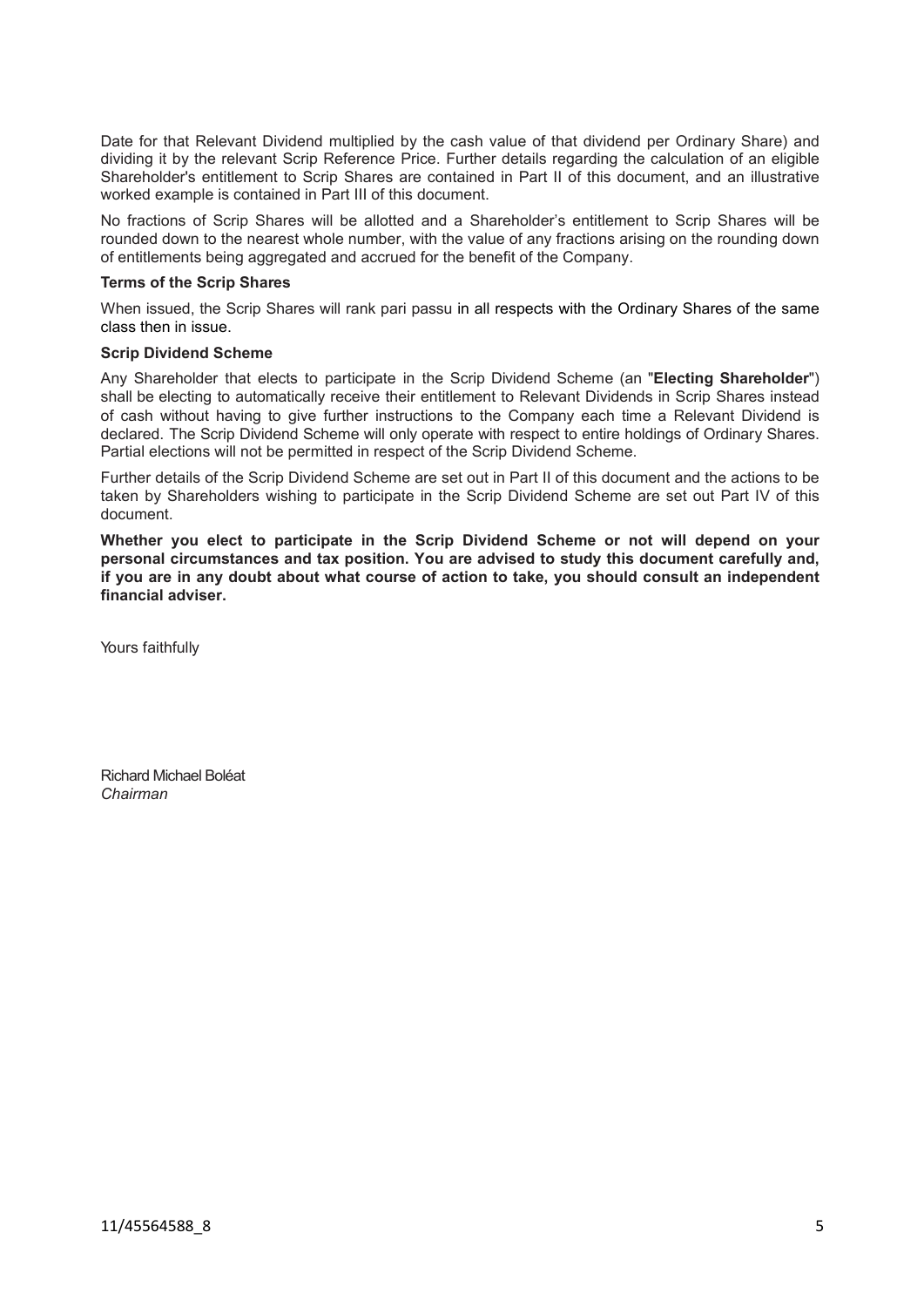## **PART II**

#### **SCRIP DIVIDEND SCHEME**

#### **1. Introduction**

The Articles provide that, subject to the Director's absolute discretion to determine otherwise, the number of Scrip Shares to be issued pursuant to any scrip dividend alternative shall be equal to the amount resolved to be distributed by way of a cash dividend, divided by the relevant Scrip Reference Price. The Scrip Reference Price shall be calculated by reference to the higher of:

- (i) the prevailing average mid-market quotation of the Ordinary Shares on the Daily Official List of the London Stock Exchange over five trading days following and including the relevant ex-dividend date; or
- (ii) the Net Asset Value per Ordinary Share of that class, at the date selected by the Directors for such purposes.

Please see [PART III](#page-13-0) for an illustrative worked example of the calculation of the Scrip Reference Price.

**The Directors reserve the right to terminate at any time and for any reason Shareholders' entitlements to receive scrip shares in lieu of a cash dividend, including but not limited to, if the Directors, in their sole discretion, consider that the circumstances are such that it would be unlawful or inappropriate to issue scrip shares or if the issue of Scrip Shares would not be in the interests of the Company as a whole. In such circumstances, Shareholders will be advised accordingly and will receive a cash dividend.**

### **2. How to make the Election**

If you wish to receive Scrip Shares in relation to Relevant Dividends in respect of your holding of Ordinary Shares, you should follow the steps below so that your election is received **by no later than 5.00 p.m. (London time) on the Mandate Delivery Deadline**. The Company reserves the right, but shall not be obliged, to accept any valid election which is received after 5.00 p.m. (London time) on the Mandate Delivery Deadline. If no election is made a cash dividend will be paid in respect of all Ordinary Shares that were registered in the name of the Shareholder concerned on the Relevant Record Date.

## *How do I make an election to participate in the Scrip Dividend Scheme?*

The way in which Shareholders wishing to participate in the Scrip Dividend Scheme must elect to do so, and the consequences of such an election, will depend on whether they hold their Ordinary Shares in certificated or uncertificated form in CREST. In order to be valid, elections to participate in the Scrip Dividend Scheme must be made:

- in the case of Shareholders who hold their Ordinary Shares in certificated form, by way of signing and returning a Mandate Form; and
- in the case of Shareholders who hold their Ordinary Shares in uncertificated form in CREST, by way of an election via the CREST system.

No other form of election will be accepted by the Registrar, and, if any is received, it will be rejected.

Upon making an election to participate in the Scrip Dividend Scheme, each Shareholder will be deemed (whether the election is made by them or on their behalf) to have:

- (i) agreed to participate in the Scrip Dividend Scheme;
- (ii) authorised the Company or its agent to: (i) in the case of holdings in certificated form, to send to the Shareholder at the Shareholder's registered address any definitive share certificate in respect of Scrip Shares allotted; and (ii) in the case of holdings in uncertificated form, to credit the Scrip Shares allotted to the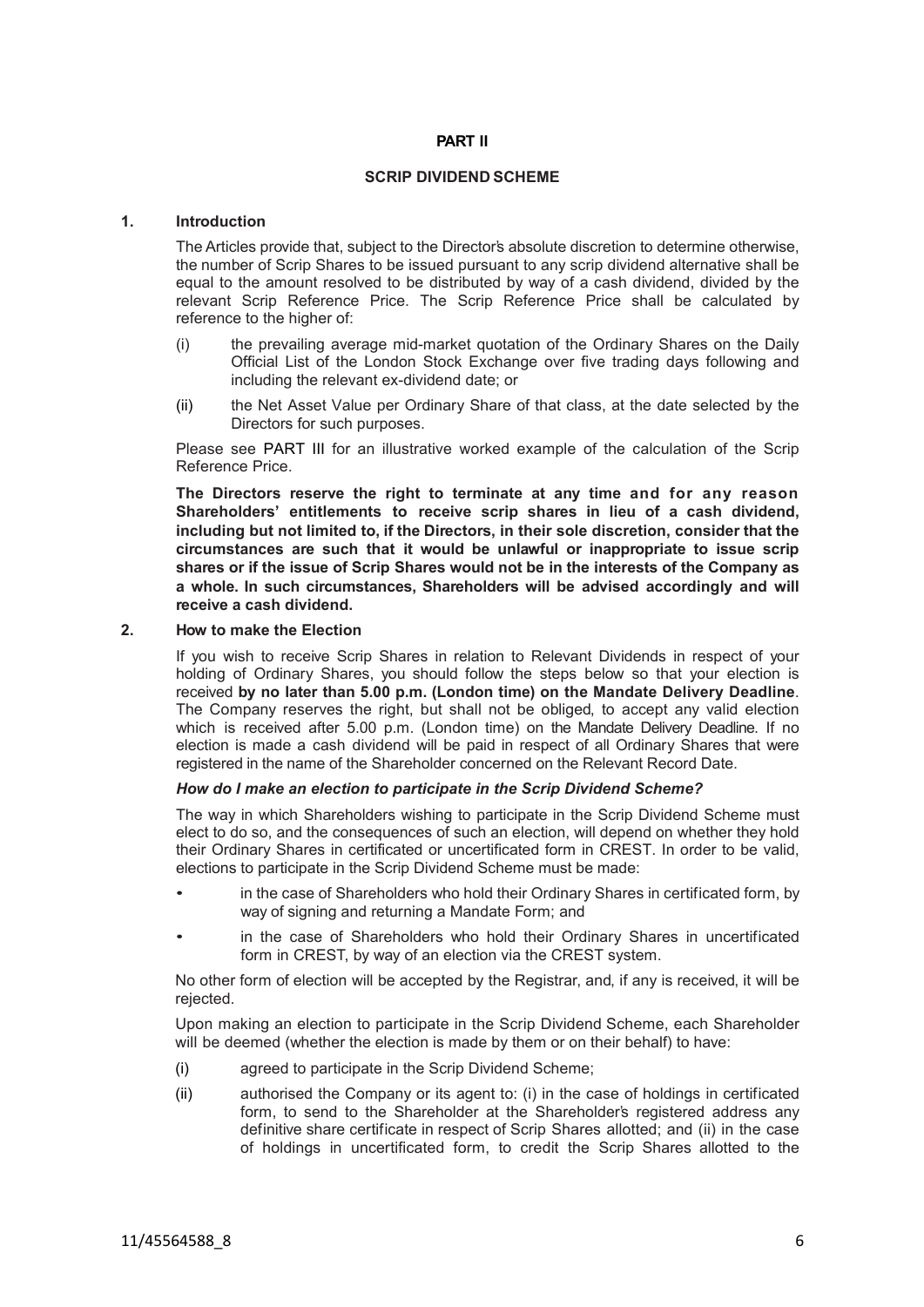Shareholder's CREST account on the date that dealings in the Scrip Shares on the London Stock Exchange's main market for listed securities commence; and

(iii) instructed the Directors that such Shareholder wishes to receive any Relevant Dividend declared from time to time (including Relevant Dividends declared in respect of its Scrip Shares) in Scrip Shares.

## *Procedure in relation to Ordinary Shares held in certificated form*

Holders of Ordinary Shares held in certificated form who wish to participate in the Scrip Dividend Scheme should ensure that they have read and understood this document and should complete and sign a Mandate Form and return it to the Registrar by post in accordance with the instructions set out in the Mandate Form. No acknowledgement of receipt of Mandate Forms will be issued by the Registrar.

One Mandate Form will apply to Ordinary Shares held in joint names, but all joint Shareholders must sign the Mandate Form in order for the election to be valid.

Mandate Forms will not be accepted for part only of a shareholding of a class of Ordinary Shares. The instructions set out in the Mandate Forms will apply to the full number of Ordinary Shares of the relevant class registered in a Shareholder's name on the Relevant Record Date (whether or not this is different to the number of Ordinary Shares registered in a Shareholder's name as at the date the Mandate Form is completed).

Any Mandate Form validly submitted will remain valid in relation to each Relevant Dividend until it is either revoked by you or revoked by the Company (see section [D](#page-6-0) below).

### **A.** *Completing a mandate*

A mandate may be given only by **completing the Mandate Form** and signing and returning Part B of the Mandate Form to the Registrar, so as to be received no later than 5.00 p.m. (London time) on the Mandate Delivery Deadline.

Any Mandate Form that is returned unsigned, is incomplete, or is delivered to an address other than as specified in the Mandate Form will be treated as invalid.

A mandate will have the effect of being an election to receive Scrip Shares in respect of your total registered holding of Ordinary Shares. If you acquire or dispose of shares in the same holding, the mandate will continue to apply (until revoked) in respect of the holding as so increased or reduced.

Additional Mandate Forms can be obtained by contacting the Registrar (whose details are set out in section 10 below).

#### **B.** *Fractional entitlements*

The Scrip Dividend Scheme authorises the Company to round any entitlements to Scrip Shares down to the nearest whole number, with the value of any fractions arising on the rounding down being aggregated and accrued for the benefit of the Company.

#### **C.** *Regular advice of entitlement*

Shareholders participating in the Scrip Dividend Scheme shall be deemed to agree to electronic notification by way of the Company's website and announcement via a Regulatory Information Service in respect of each Relevant Dividend. This will include, inter alia, in respect of any Relevant Dividend: the Relevant Timetable (which will include information relating to the ex-dividend date, the Relevant Record Date, the Mandate Delivery Deadline and the Relevant Dividend Payment Date) and the Scrip Reference Price.

In addition, details of the Relevant Timetable and the Scrip Reference Price for each Relevant Dividend will be obtainable from the Company's website: [www.ccpeol.com](http://www.ccpeol.com/) or by contacting the Registrar (whose details are set out in section [10](#page-12-0) below).

#### **D.** *Revocation of a mandate*

<span id="page-6-0"></span>A mandate may be revoked at any time by following the procedure set out in section [6](#page-9-0) below.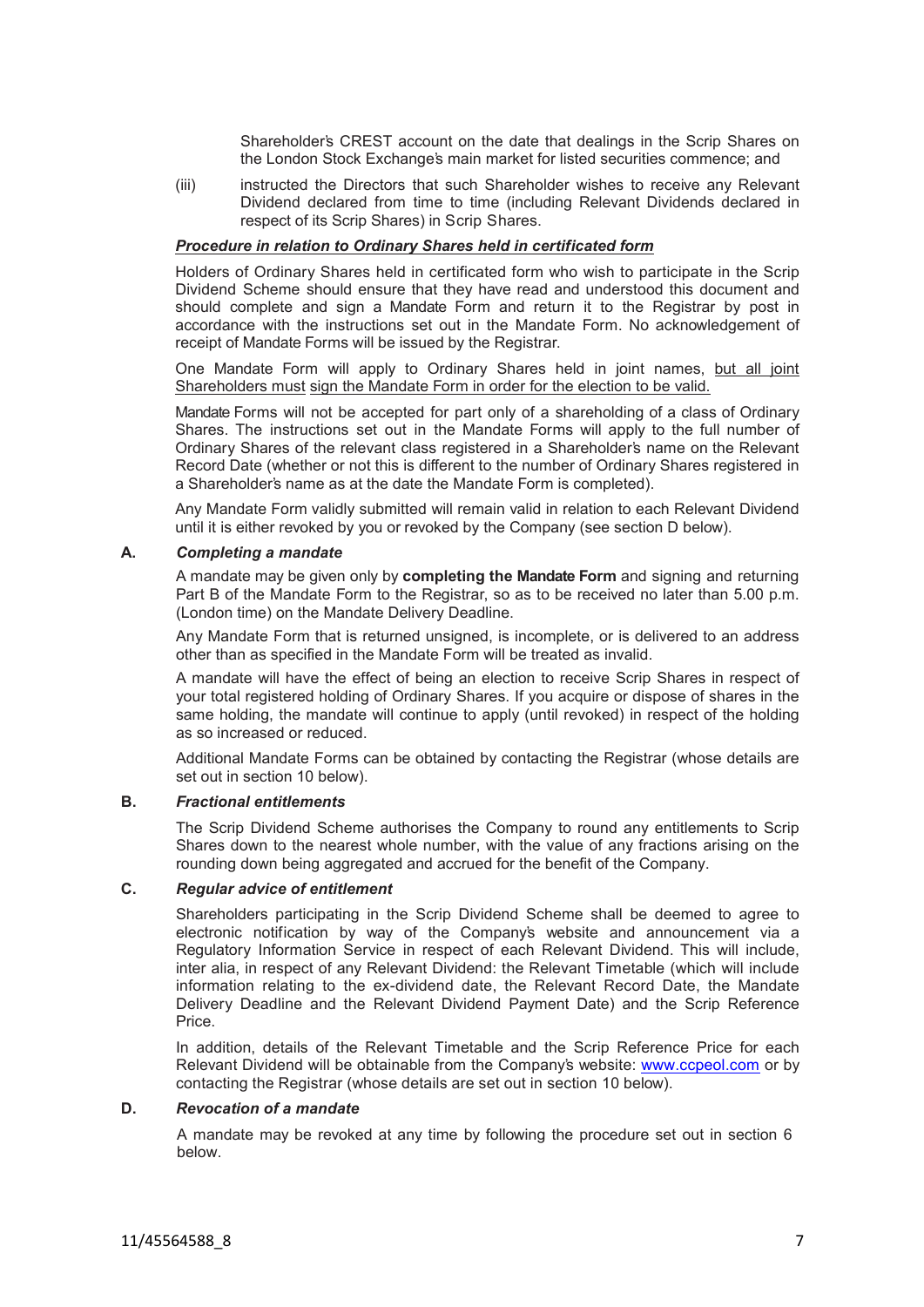A mandate will be deemed to be revoked in respect of any and all Ordinary Shares which a Shareholder sells or otherwise transfers to another person, but only with effect from registration of the relevant transfer in the share register. In addition, where a Shareholder converts its entire holding of shares of a class pursuant to the Company's share conversion facility and has not elected to receive Scrip Shares in relation to the converted class, its mandate will be deemed to be revoked. A mandate will also be deemed to be revoked immediately on notice of death, bankruptcy or insanity of a Shareholder unless that Shareholder is a joint Shareholder and the other joint Shareholder(s) is/are not similarly affected, in which case the mandate will continue.

### **E.** *Operation, modification or termination of the Scrip Dividend Scheme*

The basis of the calculation of the number of Scrip Shares to be offered in lieu of cash shall be determined by the Directors in accordance with the Articles. An illustrative worked example is set out in [PART III](#page-13-0) of this document.

The Scrip Dividend Scheme may be suspended, modified or terminated by the Directors at any time and for any reason. Such suspension, modification or termination will be notified to Shareholders and the London Stock Exchange via a Regulatory Information Service. In the case of any suspension or modification, current mandates will be deemed to remain valid under the Scrip Dividend Scheme unless the mandate is cancelled by the Shareholder in accordance with section [6](#page-9-0) below. In the case of a suspension, the Relevant Dividend will be paid entirely in cash.

**The terms and conditions set out in this document shall apply to all Relevant Dividends, unless otherwise notified by the Company to Shareholders and the London Stock Exchange via a Regulatory Information Service.**

## *Procedure in relation to Ordinary Shares held in uncertificated form*

Holders of Ordinary Shares held in uncertificated form in CREST who wish to participate in the Scrip Dividend Scheme should ensure that they have carefully read and understood this document and should elect to participate in the Scrip Dividend Scheme by way of an electronic election via the CREST system in accordance with the procedures for electronic elections set out in the CREST Manual.

Please note that no other form of election by or on behalf of holders of Ordinary Shares held in uncertificated form (including by way of the delivery of a Mandate Form) will be accepted by the Company or the Registrar. If received, any such form of election will be disregarded.

Where a valid election to participate in the Scrip Dividend Scheme is made by way of an electronic election via the CREST system (through completing the CREST Dividend Election Input Message and answering 'yes' to the Evergreen field in the Dividend Election Input Message) the election will apply to all future Relevant Dividends in respect of a Shareholder's entire holding from time to time, unless such election is cancelled by the Shareholder in accordance with section [6](#page-9-0) below or the Scrip Dividend Scheme is cancelled or suspended by the Company).

In order to be valid, elections made via the CREST system must contain a number of Ordinary Shares in relation to which an election to participate in the Scrip Dividend Scheme is being made. If the relevant field is left blank or completed with a zero, the election will be rejected. If the number of Ordinary Shares in relation to which an election to participate in the Scrip Dividend Scheme is being made is greater than the number of Ordinary Shares held in CREST on the Relevant Record Date, the election will be deemed to have been made in respect of that Shareholder's total holding of Ordinary Shares held on the Relevant Record Date. The Company will permit partial elections only where a Shareholder who holds its Ordinary Shares in uncertificated form is acting on behalf of more than one beneficial holder through CREST (i.e. where such Shareholder is acting as a nominee holder).

If you are a CREST Personal Member, or other CREST Sponsored Member, you should consult your CREST Sponsor, who will be able to take appropriate action on your behalf.

Any mandate given will remain valid in relation to each Relevant Dividend until it is either revoked by you or revoked by the Company (see section [D](#page-6-0) below).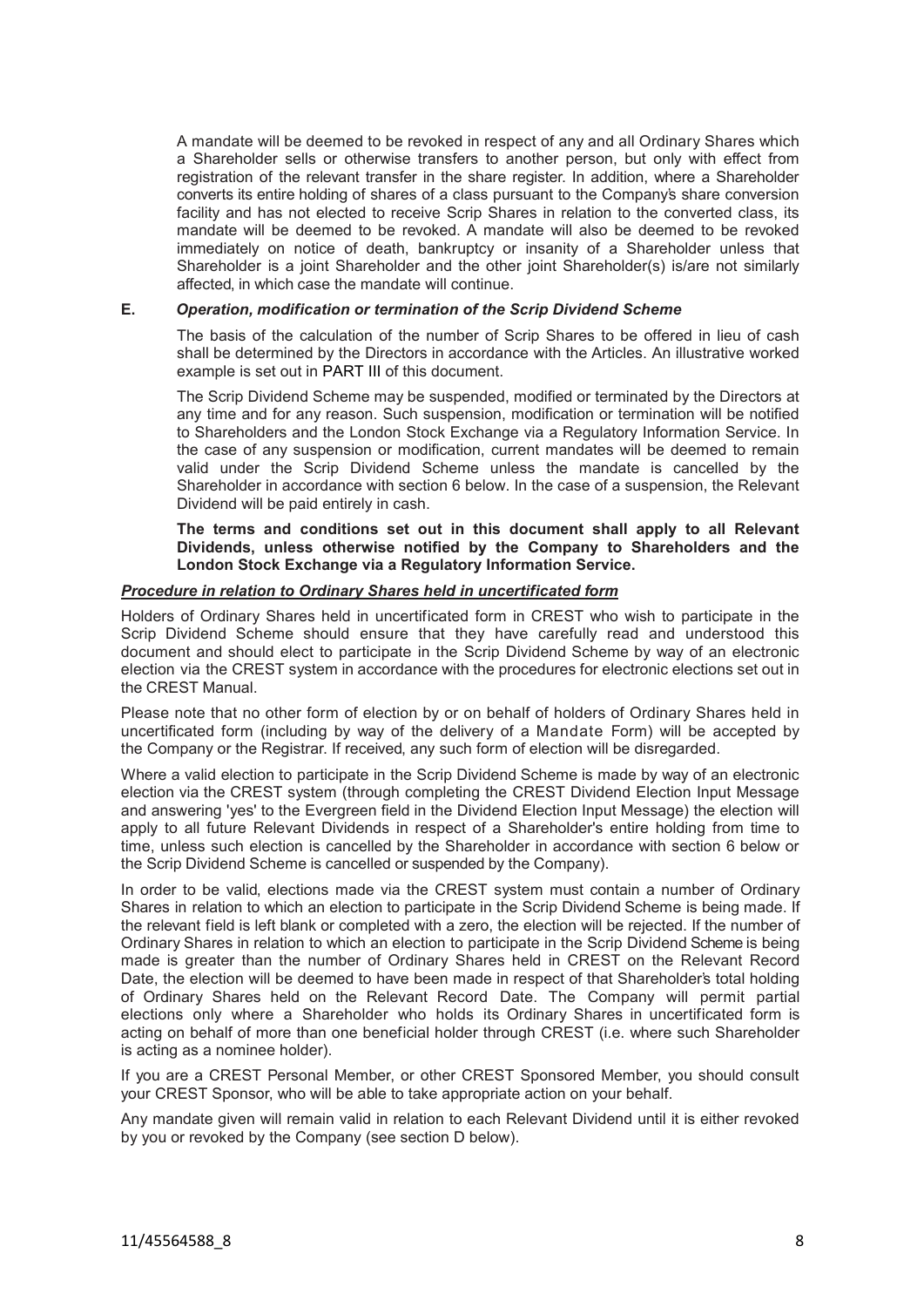## *A. Completing a Mandate*

A mandate may only be given if a Shareholder completes the CREST Dividend Election Input Message and answers 'yes' to the Evergreen field in the Dividend Election Input Message, such action will be an election to participate in the Scrip Dividend Scheme and will apply to all future Relevant Dividends in respect of the Shareholders entire holding from time to time, unless such election is subsequently withdrawn or cancelled in accordance with section [6](#page-9-0) below.

### **B.** *Fractional entitlements*

The Scrip Dividend Scheme authorises the Company to round any entitlements to Scrip Shares down to the nearest whole number, with the value of any fractions arising on the rounding down being aggregated and accrued for the benefit of the Company.

## **C.** *Regular advice of entitlement*

Shareholders participating in the Scrip Dividend Scheme shall be deemed to agree to electronic notification by way of the Company's website and announcement via a Regulatory Information Service in respect of each Relevant Dividend. This will include, inter alia, in respect of any Relevant Dividend: the Relevant Timetable (which will include information relating to the ex-dividend date, the Relevant Record Date, the Mandate Delivery Deadline and the Relevant Dividend Payment Date) and the Scrip Reference Price.

In addition, details of the Relevant Timetable and the Scrip Reference Price for each Relevant Dividend will be obtainable from the Company's website: [www.ccpeol.com](http://www.ccpeol.com/) or by contacting the Registrar (whose details are set out in 10 below).

## **D.** *Revocation of a mandate*

A mandate may be revoked at any time by following the procedure set out in section [6](#page-9-0) below.

A mandate will be deemed to be revoked in respect of any and all Ordinary Shares which a Shareholder sells or otherwise transfers to another person, but only with effect from registration of the relevant transfer in the share register. In addition, where a Shareholder converts its entire holding of shares of a class pursuant to the Company's share conversion facility and has not elected to receive Scrip Shares in relation to the converted class, its mandate will be deemed to be revoked. A mandate will also be deemed to be revoked immediately on notice of death, bankruptcy or insanity of a Shareholder unless that Shareholder is a joint Shareholder and the other joint Shareholder(s) is/are not similarly affected, in which case the mandate will continue.

## **E.** *Operation, modification or termination of the Scrip Dividend Scheme*

The basis of the calculation of the number of Scrip Shares to be offered in lieu of cash shall be determined by the Directors in accordance with the Articles. An illustrative worked example is set out in [PART III](#page-13-0) of this document.

The Scrip Dividend Scheme may be suspended, modified or terminated by the Directors at any time and for any reason. Such suspension, modification or termination will be notified to Shareholders and the London Stock Exchange via a Regulatory Information Service. In the case of any suspension or modification, current mandates will be deemed to remain valid under the Scrip Dividend Scheme unless the mandate is cancelled by the Shareholder in accordance with section [6](#page-9-0) below. In the case of a suspension, the Relevant Dividend will be paid entirely in cash.

**The terms and conditions set out in this document shall apply to all Relevant Dividends, unless otherwise notified by the Company to Shareholders and the London Stock Exchange via a Regulatory Information Service.**

### **3. Overseas Persons**

The right to receive Scrip Shares instead of cash in respect of the cash dividend is not available to any Shareholder, or underlying beneficial owner of Ordinary Shares, located or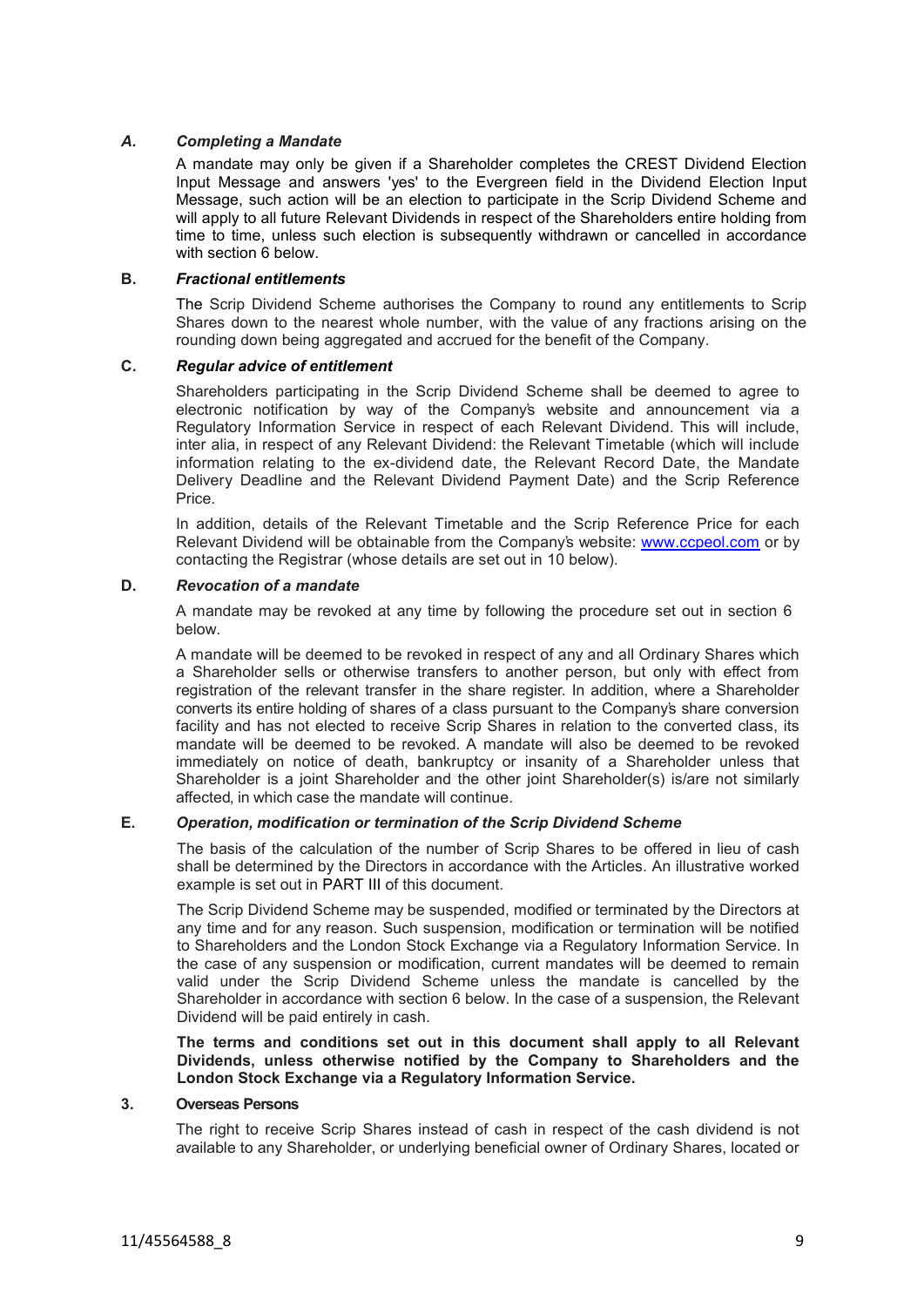resident in Canada, Japan, South Africa or the United States, or in any jurisdiction outside the United Kingdom or Jersey where such an offer would require compliance by the Company with any governmental or regulatory procedures or any similar formalities.

It is the responsibility of any Shareholder (including any underlying beneficial owner of the Ordinary Shares) outside the United Kingdom or Jersey wishing to elect to receive Scrip Shares through the Scrip Dividend Scheme to ensure that such an election can be validly made without any further obligation on the Company, and to be satisfied as to full observance of the laws of the relevant jurisdiction in connection therewith, including obtaining any governmental or other consents, permissions or authorisations which may be required and observing any other formalities needing to be observed in such territory and each Shareholder (including any underlying beneficial owner of the Ordinary Shares) who elects to receive Scrip Shares through participating in the Scrip Dividend Scheme shall be deemed to represent and warrant to the Company that such is the case. Such a Shareholder (including any underlying beneficial owner of the Ordinary Shares) should be aware that the responsibility is on-going while a mandate is in force. Receipt of a Mandate Form will not constitute an invitation to make such an election in those jurisdictions in which it would be illegal to extend such an invitation and, in such circumstances, a Mandate Form is sent for information only.

### **4. If you have received more than one Mandate Form**

If for any reason your Ordinary Shares are registered in more than one holding and as a result you have received more than one Mandate Form, they will be treated for all purposes as separate holdings. Should you wish to elect for the Scrip Dividend Scheme in respect of all the Ordinary Shares set out in such Mandate Forms, you should complete and return Part B of each Mandate Form accordingly (unless you wish and are able, before 5.00 p.m. (London time) on the Mandate Delivery Deadline, to arrange with the Registrar to have your holdings combined). Furthermore, if in the UK your Ordinary Shares are registered partly in certificated form and partly in uncertificated form, the Company will treat your holdings as if they were separate holdings.

## **5. If you recently acquired Ordinary Shares**

If you acquired Ordinary Shares prior to the Record Date, but have not received a Mandate Form, you should contact the stockbroker, bank or other agent through whom those shares were acquired, without delay.

## **6. If you wish to cancel your election to participate in the Scrip Dividend Scheme**

<span id="page-9-0"></span>An election by a Shareholder holding its Ordinary Shares in certificated form to participate in the Scrip Dividend Scheme may be cancelled at any time by writing to the Registrar, except that, for a cancellation instruction to be effective for a Relevant Dividend, it must be received by the Mandate Delivery Deadline in respect of such Relevant Dividend. If a cancellation instruction is received after the Mandate Delivery Deadline in respect of any given Relevant Dividend, that instruction will not apply to the Relevant Dividend in question (i.e. the election to receive a scrip dividend alternative under the Scrip Dividend Scheme will continue to apply) but such cancellation will apply to all subsequent Relevant Dividends.

An election by a Shareholder holding its Ordinary Shares in uncertified form to participate in the Scrip Dividend Scheme may be cancelled at any time by utilising the CREST procedures for deletions described in the CREST Manual, unless the Company consents to a revocation in another form. For a cancellation instruction to be effective for a Relevant Dividend, it must be received by the Mandate Delivery Deadline in respect of such Relevant Dividend. If a cancellation instruction is received after the relevant Mandate Delivery Deadline in respect of any given dividend that instruction will not apply to the dividend in question (i.e. the election to receive a scrip dividend alternative under the Scrip Dividend Scheme will continue to apply) but such cancellation will apply to all subsequent Relevant Dividends.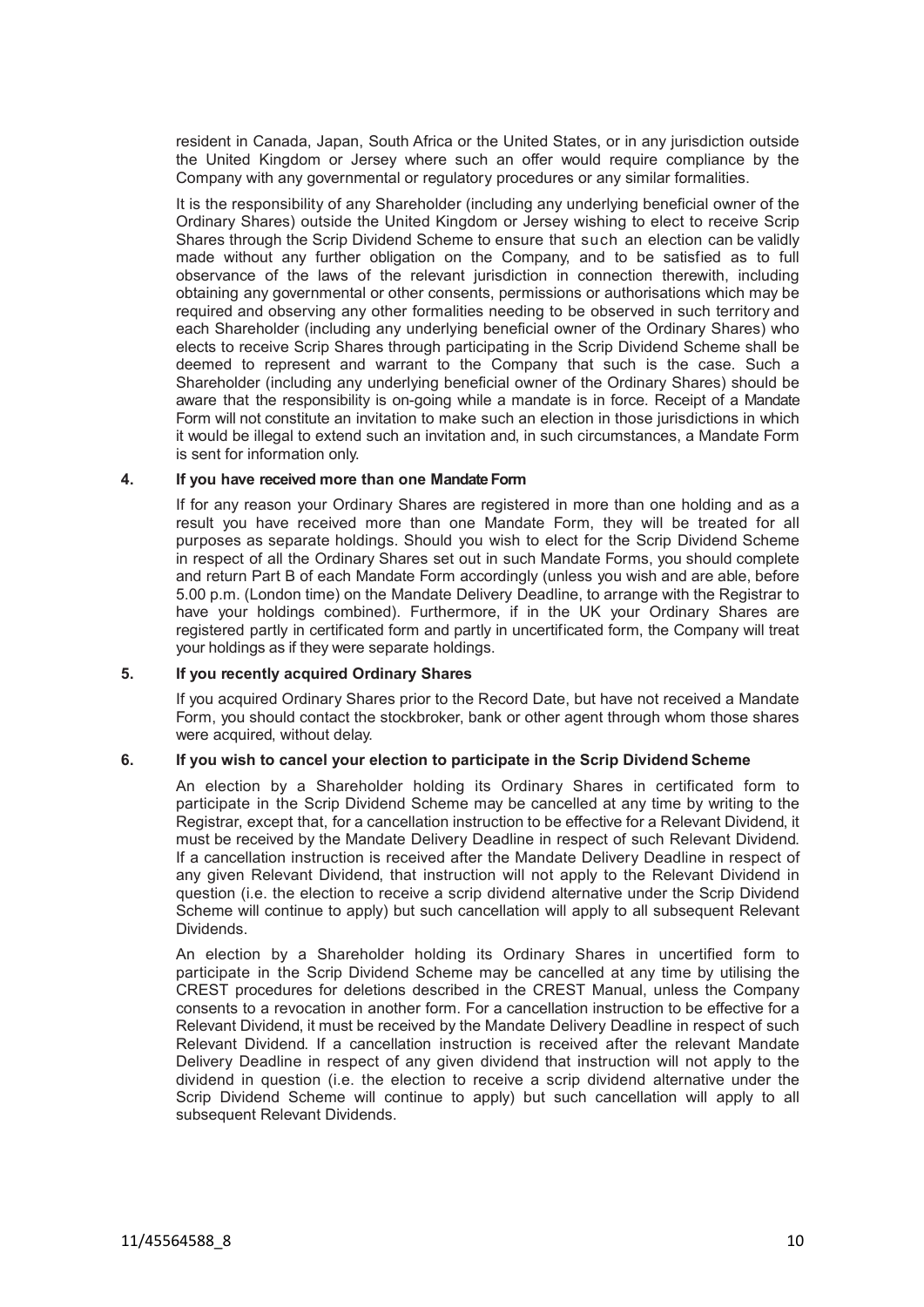## **7. Listing of Scrip Shares and issue and delivery of Scrip Shares**

Once allotted and issued, an application will be made to the UK Listing Authority and the London Stock Exchange for Admission of the Scrip Shares. The operation of the Scrip Dividend Scheme in relation to a Relevant Dividend is conditional on the Admission of the relevant Scrip Shares and also on the requirement that the Board has not by such date withdrawn, modified or suspended the Scrip Dividend Scheme.

When issued, the Scrip Shares will rank pari passu in all respects with the fully paid Ordinary Shares of the same class then in issue. An Electing Shareholder shall be deemed to have instructed the Directors that it wishes to automatically receive its entitlement to Relevant Dividends in Scrip Shares instead of cash.

No acknowledgement of receipt of Part B of the Mandate Forms will be issued. Subject to Admission, and where UK Shareholders have chosen to retain their shareholdings in certificated form, it is expected that definitive share certificates for the Scrip Shares will be posted, at the risk of the persons entitled thereto, on or around the date of the relevant Admission. The date for posting of the dividend cheques in respect of the cash dividend is also on or around the date of the relevant Admission. Where Shareholders hold Ordinary Shares in uncertificated form, Scrip Shares will be issued in the same uncertificated form, and their CREST member accounts will be updated electronically on the date of the relevant Admission. In the unlikely event that Admission does not occur, Part B of the Mandate Forms will be disregarded in respect of that Relevant Dividend and the cash dividend will instead be paid, as soon as practicable thereafter. The validity of mandates in respect of future scrip dividend alternatives will not be affected.

### **8. UK Tax Considerations**

The following statements are intended only as a general guide to certain UK tax considerations and do not purport to be a complete analysis of all potential tax consequences of acquiring or holding Scrip Shares. Prospective acquirers of Scrip Shares are advised to consult their own professional advisers concerning the tax consequences of the acquisition and ownership of Scrip Shares. The following statements are based on current UK legislation and what is understood to be the current practice of HMRC as at the date of this document both of which may change, possibly with retroactive effect. They apply only to Shareholders who are resident for tax purposes in (and only in) the UK who hold their shares as an investment, and who are the absolute beneficial owners of their shares as well as any dividends paid on them. The tax position of certain categories of Shareholders who are subject to special rules (such as persons acquiring their Scrip Shares in connection with employment, dealers in securities, insurance companies and collective investment schemes) is not considered.

The tax consequences for a Shareholder making an election to receive Scrip Shares instead of the cash dividend will depend on the personal circumstances of that Shareholder. Your Directors have been advised that, based on current UK legislation and published taxation practice, the tax consequences for Shareholders resident in the UK for tax purposes will be broadly as outlined below.

## *Receipt of Scrip Dividends*

Shareholders resident in the United Kingdom for tax purposes and who elect to receive Scrip Shares should not be liable to UK income tax or corporation tax upon receipt of any Scrip Shares. Such Shareholders should also not be treated as making a disposal for the purposes of United Kingdom capital gains tax or corporation tax on chargeable gains at the time that such Scrip Shares are issued. Instead the issue of Scrip Shares should be treated as a reorganisation of the share capital of the Company and accordingly the Scrip Shares and the original holding of Ordinary Shares held by the Shareholder should be treated as the same asset, acquired at the same time and for the same chargeable gains tax base cost as the original holding of Ordinary Shares. There will be no allowable expenditure for chargeable gains tax purposes arising in respect of the Scrip Shares. As a result of the issue of Scrip Shares, the United Kingdom resident Shareholder's original base cost in his or her Ordinary Shares will be apportioned between his or her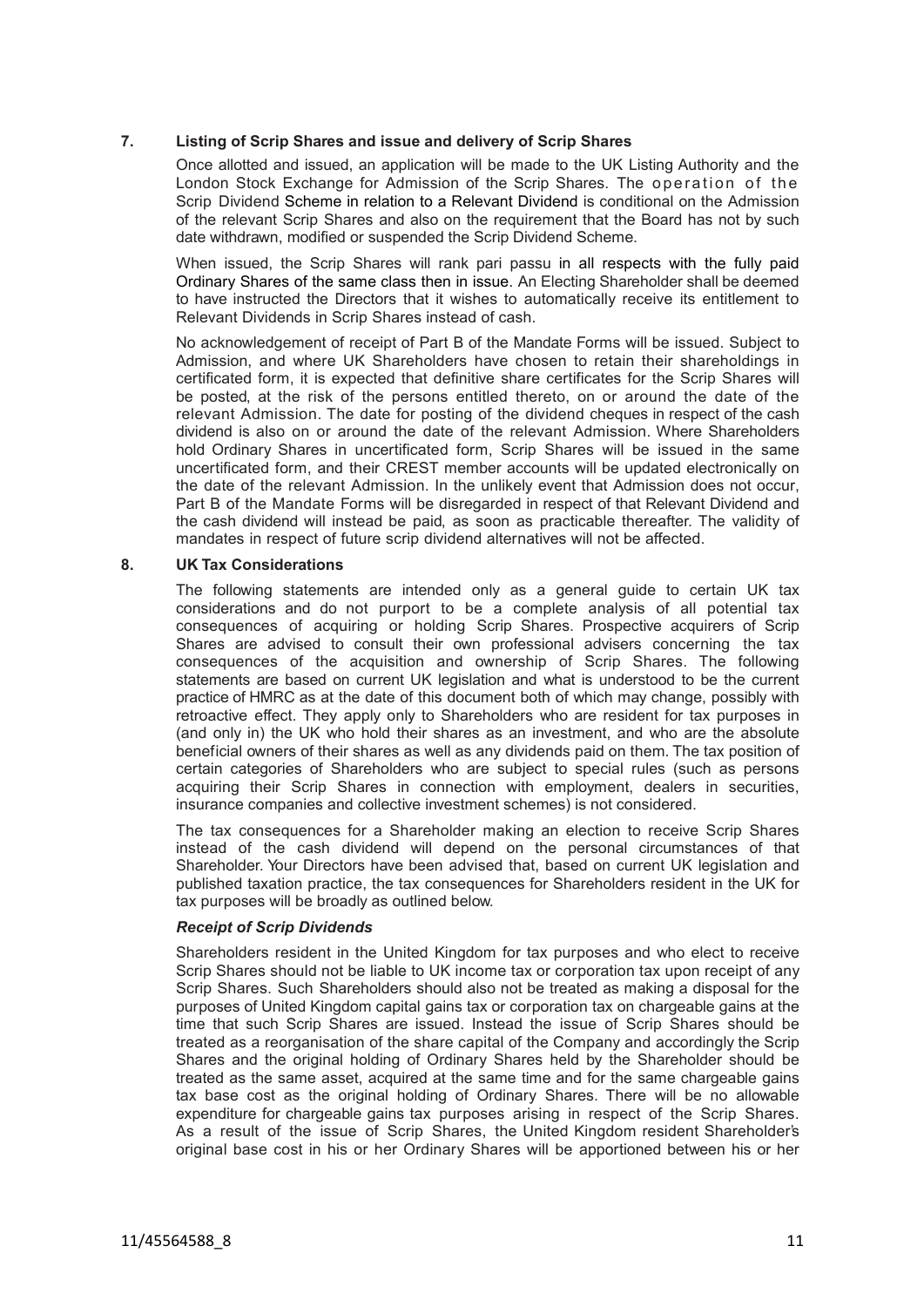original holding of Ordinary Shares and the Scrip Shares by reference to their respective market values on the day on which any of the Ordinary Shares held by the Shareholder following the issue of Scrip Shares are disposed of.

### *Offshore Fund Rules*

The Ordinary Shares in the Company are currently approved as reporting funds for the purposes of the offshore fund legislation contained in Part 8 of the Taxation (International and Other Provisions) Act 2010.

Accordingly, the Company is required to calculate its income in accordance with the relevant rules applicable to offshore reporting funds and report the same to investors (as described further below).

Assuming that more than 60 per cent. of the assets attributable to the Ordinary Shares are "qualifying investments" (which includes securities and certain other interest-bearing or economically similar investments), the Company will also be considered to be a "bond fund" for the purposes of UK taxation. In this regard, Shareholders are referred to Chapter 3 Part 6 of the UK Corporation Tax Act 2009 and Section 378A Income Tax (Trading and other Income) Act 2005. The following statements assume that the Shares will be treated as a "bond fund".

## *Individual Shareholders*

As the holder of an interest in a reporting offshore fund, UK Shareholders who are individuals will be subject to UK tax on income by reference to both:

- (i) distributions actually received from the Company in respect of the Ordinary Shares; and
- (ii) if the Shareholder is treated as holding Ordinary Shares at the end of a relevant reporting period, the amount (if any) by which the reported income attributable to his Shares exceeds the amount actually distributed in respect of the Shares for that period (the "**excess reporting income amount**").

The issuance of Scrip Shares would not be considered as a distribution by the Company for these purposes. To the extent that the total distributions made by the Company are less than the reportable income in respect of a given accounting period, then a Shareholder may be subject to tax on more income than he receives in respect of their Ordinary Shares. In this respect, if Scrip Shares are taken up by Shareholders and as a result, fewer distributions are made then the excess reportable income would be higher (in the absence of additional distributions being made by the Company).

Distributions received and any relevant excess reporting income amount will be taxed as if they were payments of interest at the applicable marginal rate of tax for the individual.

The Company provides details of any excess reporting income amount per Ordinary Share to Shareholders who hold an investment in the Company at the end of the relevant reporting period. Reporting periods will generally be the same as the Company's accounting periods.

## *Corporate Shareholders*

For Shareholders within the charge to corporation tax, the Ordinary Shares would (for each accounting period of the Shareholder during which the shares have at any time been a bond fund) be treated as if they were a creditor relationship under the "loan relationships regime". For these purposes, the credits and debits to be brought into account would fall to be determined on the basis of fair value accounting, and the Shareholder would be taxed (or obtain relief from tax) in accordance with such accounting treatment. Accordingly, such persons may be subject to corporation tax on an unrealized increase in the value of their Ordinary Shares or, as the case may be, obtain relief against corporation tax by reference to an unrealised reduction in the value of their Ordinary Shares.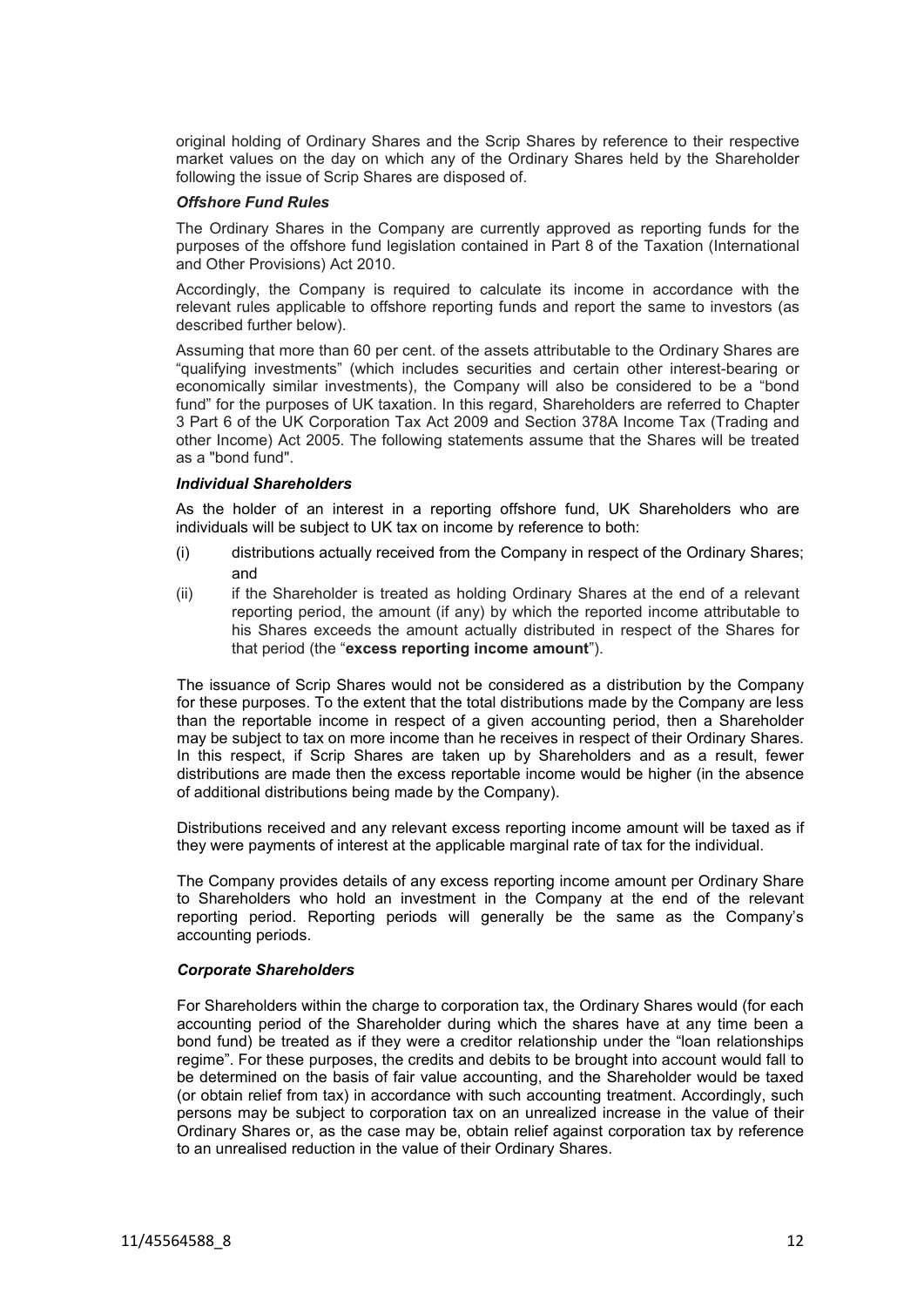## *UK Stamp Duty*

There is no stamp duty payable in the UK on the issue of the Scrip Shares.

**This summary of the tax treatment is neither exhaustive nor does it consider the position of any Shareholder who for tax purposes is treated as not resident in the United Kingdom. It is based on current UK tax law and published practice which may be subject to change, including with retrospective effect. Shareholders who are in any doubt as to their tax position are strongly recommended to consult their professional tax advisers immediately.**

#### **9. Jersey Taxation Considerations**

<span id="page-12-1"></span>This section [9](#page-12-1) summarises the Jersey tax treatment for Shareholders acquiring, holding or disposing of Scrip Shares. This summary is based on current Jersey taxation law and practice in force as at the date of this document. This section is intended as a general guide only and does not constitute legal or tax advice. Shareholders should consult their professional advisers on the implications of acquiring, buying, selling or otherwise disposing of Ordinary Shares under the laws of the jurisdiction in which they may be liable to taxation.

### *Taxation of Jersey Resident Shareholders*

A Jersey resident Shareholder will be subject to Jersey income tax on dividends received from the Company. With effect from 1 January 2013 scrip dividends are not taxable by concession.

### *Taxation of non-Jersey Resident Shareholders*

Holders of Ordinary Shares (other than residents of Jersey) are not subject to any tax in Jersey in respect of the holding, sale or other disposition of such Ordinary Shares. Dividends on the Ordinary Shares may be paid by the Company without withholding or deduction for or on account of Jersey income tax.

### *No stamp duty*

No stamp duty is levied in Jersey on the issue of shares. Accordingly, no stamp duty will be payable in Jersey on the issue of the Scrip Shares.

## **10. Registrar**

<span id="page-12-0"></span>Further copies of this document and Mandate Forms may be obtained up to and including the Mandate Delivery Deadline from the Registrar at: Computershare Investor Services (Jersey) Limited, Queensway House, Hilgrove Street, St Helier, Jersey JE1 1ES.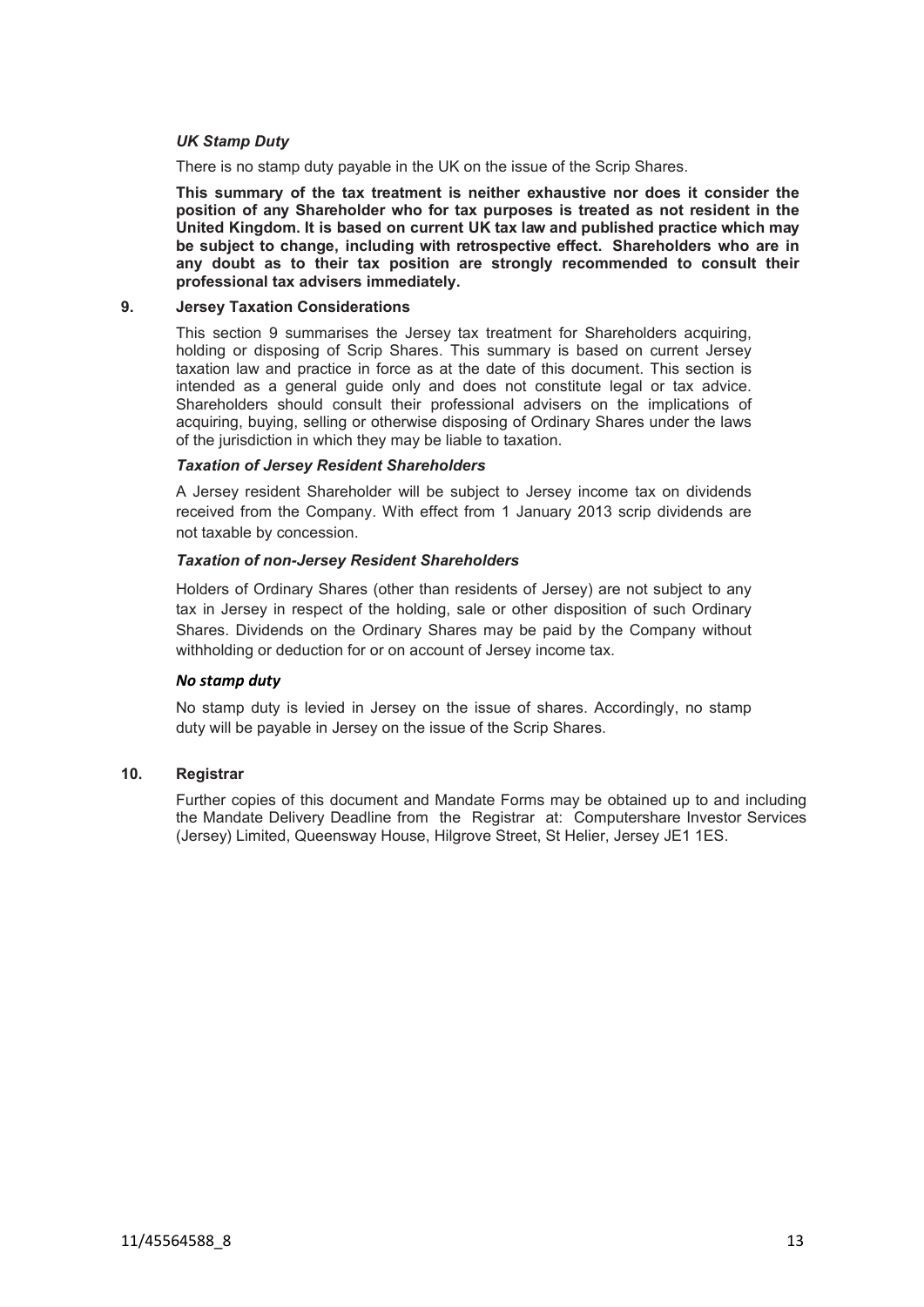### <span id="page-13-0"></span>**PART III**

## **ILLUSTRATIVE EXAMPLE**

### **Illustrative example Scrip Reference Price (using Sterling Shares)**

Pursuant to the Articles a Shareholder's entitlement to Scrip Shares for a Relevant Dividend is calculated by taking the amount of cash dividend to which it is entitled (i.e. the number of Shares held by that Shareholder at the Relevant Record Date multiplied by the cash value of that dividend per Sterling Share) and dividing it by the relevant Scrip Reference Price.

The Scrip Reference Price for a Sterling Share will be calculated by using the higher of: (i) the prevailing average mid-market quotation of the Sterling Shares on the Daily Official List of the London Stock Exchange over five trading days following and including the relevant ex-dividend date; or (ii) the Net Asset Value per Sterling Share at the date selected by the Directors for such purposes.

The number of sterling denominated Scrip Shares that the Shareholder would receive is calculated as follows:

(Sterling Shares held on the Relevant Record Date **x** dividend cash value per Sterling Share)

 $\_$  , and the set of the set of the set of the set of the set of the set of the set of the set of the set of the set of the set of the set of the set of the set of the set of the set of the set of the set of the set of th Scrip Reference Price

By way of example, assume the following in relation to Sterling Shares:

- Relevant Dividend with a cash value of 1p per Sterling Share
- Shareholder holds 1,000 Sterling Shares on the Relevant Record Date;
- Scrip Reference Price is to be calculated using the 5-day mid-market quotation of the Sterling Shares (i.e. point (i) above), which is £1.14 (being the average price of a Sterling Share across the five business days preceding publication of this document).

The Shareholder would be entitled to a total amount of cash dividend of £10.00 (i.e. 1,000 Ordinary Shares multiplied by the 1p cash value of the Relevant Dividend). The total cash value to be applied towards Scrip Shares for that Shareholder would therefore be £10.00. The number of Scrip Shares that the Shareholder would receive pursuant to the Scrip Dividend Scheme would be calculated as follows:

$$
\frac{(1,000 \times 1p)}{2 \times 1.14} = 8.77
$$

The Shareholder would be entitled to 8 Scrip Shares (i.e. 8.77 rounded down to the nearest whole number) with a total value of £9.12. A residual cash balance of 88p, being the total cash value being applied for the Shareholder (£10) less the value of the Scrip Shares at the Scrip Reference Price (£9.12), would be accrued for the benefit of the Company.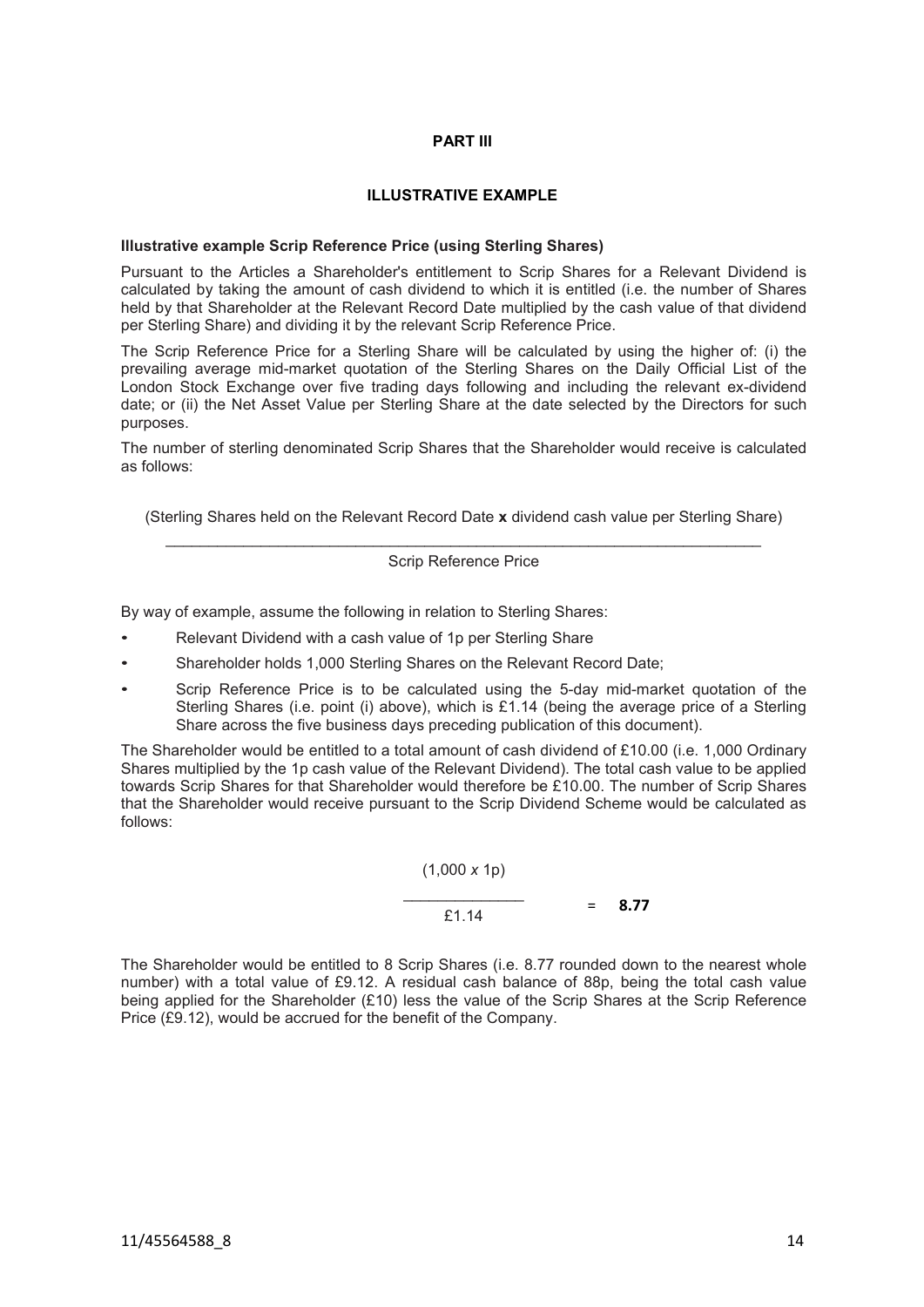## <span id="page-14-0"></span>**PART IV**

## **ACTION TO BE TAKEN**

**Shareholders should note that holdings in certificated form will be treated as separate to holdings in uncertificated form for the purposes of calculating rights to dividends. Therefore Shareholders should take action relating to Ordinary Shares held in certified form as set out in section A and take action relating to Ordinary Shares held in uncertified form in accordance with section B.**

### **A. Shareholders holding Ordinary Shares in certificated form:**

Holders of Ordinary Shares held in certificated form who wish to participate in the Scrip Dividend Scheme should ensure that they have carefully read and understood this document.

- If you wish to elect to participate in the Scrip Dividend Scheme and therefore receive Scrip Shares in lieu of cash for Relevant Dividends, please complete Part B of the enclosed Mandate Form and return it to the Company's registrar, Computershare Investor Services (Jersey) Limited, Queensway House, Hilgrove Street, St Helier, Jersey JE1 1ES (the "**Registrar**") by no later than 5.00 p.m. (London time) on the Mandate Delivery Deadline.
- Shareholders should note that once a Mandate Form has been returned it will be treated as an election to participate in the Scrip Dividend Scheme until further notice and will thereafter be deemed valid for all Relevant Dividends.
- If you later decide that you no longer wish to participate in the Scrip Dividend Scheme you should write to the Registrar by no later than the Mandate Delivery Deadline for the Relevant Dividend to notify the Registrar that you wish to revoke your election and instead wish to receive a cash dividend. A notification will take effect once received and processed by the Registrar.
- Mandate Forms will only be accepted in relation to an entire holding of Ordinary Shares. Partial elections are not permitted in respect of Ordinary Shares held in certificated form.
- **If you do not wish to participate in the Scrip Dividend Scheme then no further action is required and you will instead receive a cash dividend.**

## **B. Shareholders holding Ordinary Shares in uncertificated form in CREST:**

Holders of Ordinary Shares held in uncertificated form in CREST who wish to participate in the Scrip Dividend Scheme should ensure that they have carefully read and understood this document.

- Shareholders wishing to participate in the Scrip Dividend Scheme and therefore receive Scrip Shares in lieu of cash for Relevant Dividends will need to make a specific election by means of the CREST election procedure. This is done by submitting a CREST Dividend Election Input Message and answering "yes" to the Evergreen field in accordance with the Crest Manual. To participate in a Relevant Dividend the CREST election must be made by no later than 5.00 p.m. (London time) on the Mandate Delivery Deadline. This will be treated as an election to participate in the Scrip Dividend Scheme until further notice and will thereafter be deemed valid for all Relevant Dividends until:
	- (i) the Shareholder deletes its Dividend Election Input Message and that deletion is accepted in accordance with the CREST procedures by the Company;
	- (ii) the Shareholder transfers its shareholding in CREST or converts it in to certificated form;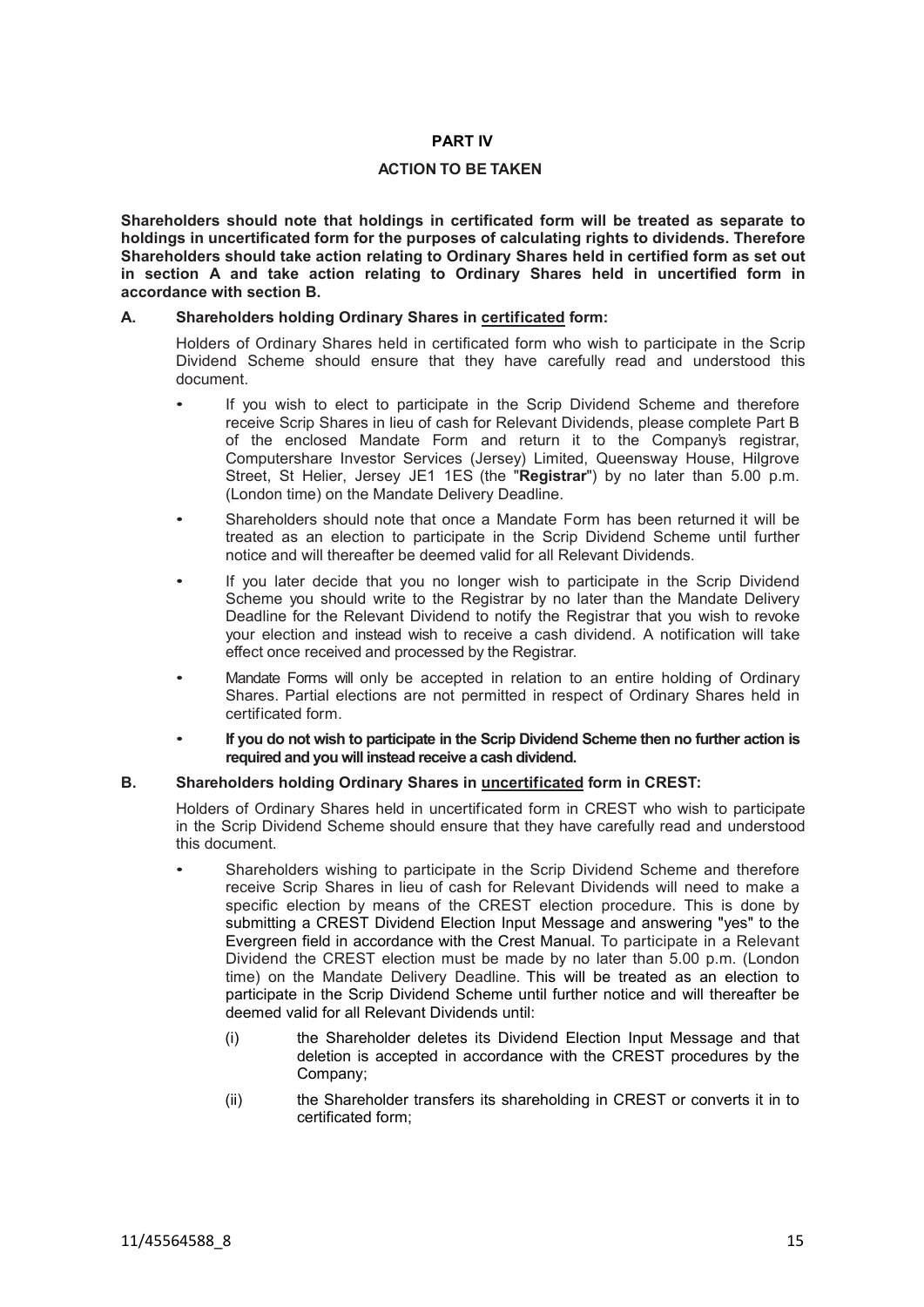- (iii) the Shareholder sells or otherwise transfers to another person their holding of Ordinary Shares;
- (iv) a Shareholder converts its entire holding of shares of a class pursuant to the Company's share conversion facility and has not elected to receive Scrip Shares in relation to the converted class;
- (v) the death, bankruptcy or insanity of a Shareholder unless that Shareholder is a joint Shareholder and the other joint Shareholder(s) is/are not similarly affected, in which case the mandate will continue; or
- (vi) the scrip dividend facility is withdrawn by the Directors.
- If you are a CREST Personal Member, or other CREST Sponsored Member, you should consult your CREST Sponsor, who will be able to take appropriate action on your behalf.
- The Company will permit partial elections, only where a Shareholder who holds his Ordinary Shares through CREST is acting on behalf of more than one beneficial holder (i.e. where such Shareholder is acting as a nominee holder).
- **If you do not wish to participate in the Scrip Dividend Scheme then no further action is required and you will instead receive a cash dividend.**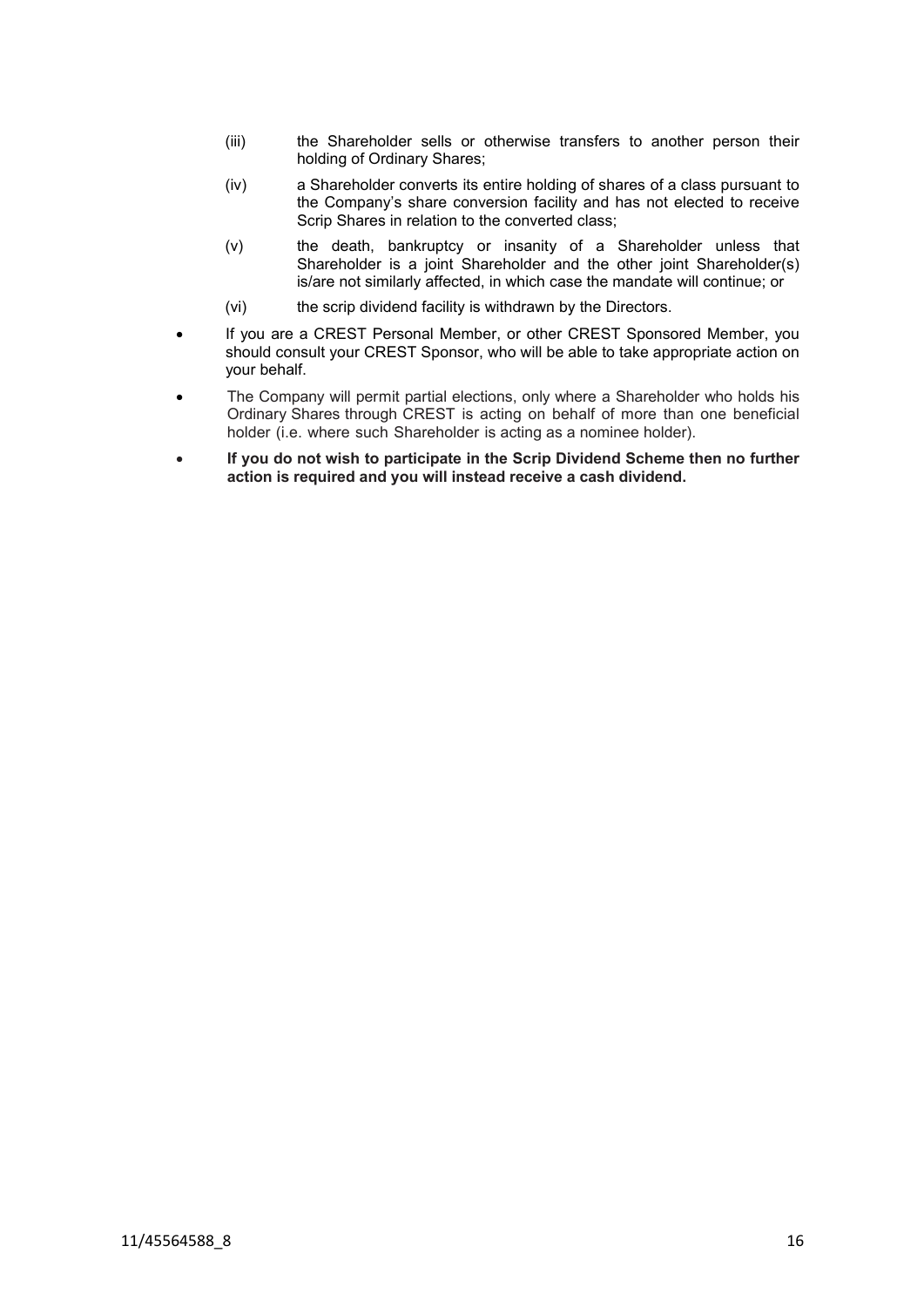# <span id="page-16-0"></span>**PART V**

# **DEFINITIONS**

| "Admission"                                  | admission of the Scrip Shares to listing on the premium<br>listing segment of the Official List of the UK Listing Authority<br>and to trading on the London Stock Exchange's main market<br>for listed securities                                       |
|----------------------------------------------|---------------------------------------------------------------------------------------------------------------------------------------------------------------------------------------------------------------------------------------------------------|
| "Articles" or "Articles of<br>Incorporation" | the articles of incorporation of the Company adopted from<br>time to time                                                                                                                                                                               |
| "Board" or "Directors"                       | the board of directors of the Company                                                                                                                                                                                                                   |
| "Business Day"                               | a day on which the London Stock Exchange and banks in<br>Jersey are normally open for business                                                                                                                                                          |
| "Companies Law"                              | The Companies (Jersey) Law, 1991, as amended from time<br>to time                                                                                                                                                                                       |
| "Company"                                    | CVC Credit Partners European Opportunities Limited                                                                                                                                                                                                      |
| "CREST"                                      | the facilities and procedures for the time being of the<br>relevant system of which Euroclear UK and Ireland Limited<br>has been approved as operator pursuant to<br>the<br>Uncertificated Securities Regulations 2001, as amended<br>from time to time |
| "Daily Official List"                        | the daily publication of official quotations for all securities<br>traded on the London Stock Exchange                                                                                                                                                  |
| "Electing Shareholder"                       | a Shareholder electing to participate in the Scrip Dividend<br>Scheme as set out in Part I of this document                                                                                                                                             |
| "Euro Shares"                                | Ordinary Shares denominated in Euros                                                                                                                                                                                                                    |
| "Euros" or "€"                               | the lawful currency of the European Union                                                                                                                                                                                                               |
| "Listing Rules"                              | the Listing Rules made by the UK Listing Authority pursuant<br>to Part VI of the UK Financial Services and Markets Act<br>2000, as amended from time to time                                                                                            |
| "London Stock Exchange" or "LSE"             | London Stock Exchange plc                                                                                                                                                                                                                               |
| "Mandate Delivery Deadline"                  | the deadline, as set out in the Relevant Timetable, by which<br>an election or cancellation must be made in order for it to be<br>effective in relation to a Relevant Dividend                                                                          |
| "Mandate Form"                               | the form accompanying this document to be signed and<br>completed by Electing Shareholders holding their Ordinary<br>Shares in certificated form                                                                                                        |
| "Net Asset Value per Ordinary<br>Share"      | the net asset value per Ordinary Share of a class as<br>calculated in accordance with the Company's valuation<br>policy                                                                                                                                 |